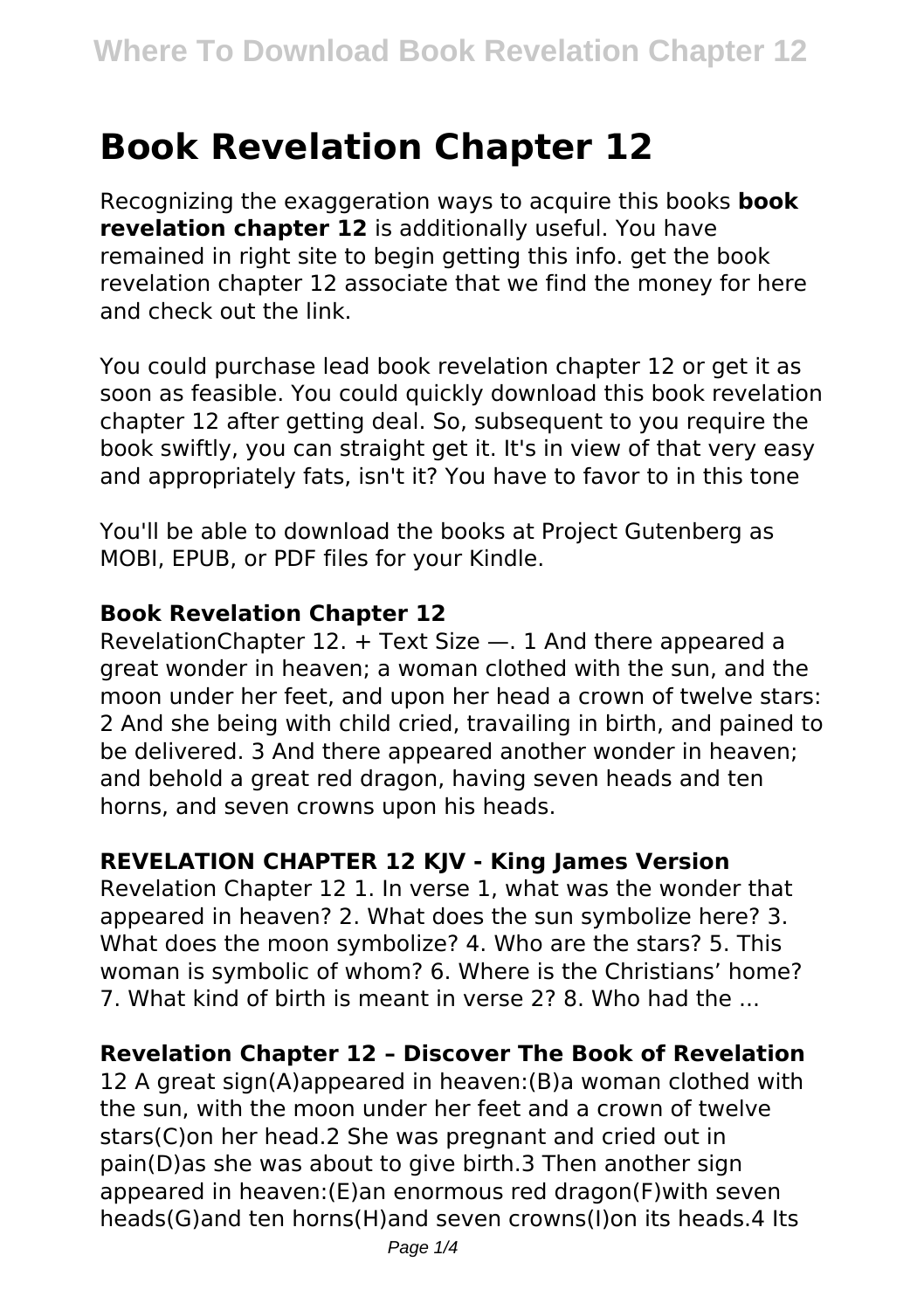tail swept a third(I) of the stars out of the sky and flung them to the earth.

### **Revelation 12 NIV - The Woman and the Dragon - A great ...**

CHAPTER 12. The Woman and the Dragon.  $1 * A$  great sign appeared in the sky, a woman\* clothed with the sun, with the moon under her feet, and on her head a crown of twelve stars.a. 2 She was with child and wailed aloud in pain as she labored to give birth.\*.

## **Revelation, CHAPTER 12 | USCCB**

12 Therefore rejoice, ye heavens, and ye that dwell in them. Woe to the inhabiters of the earth and of the sea! for the devil is come down unto you, having great wrath, because he knoweth that he hath but a short time.

#### **Book of Revelation Chapter 12**

Revelation 12 is the twelfth chapter of the Book of Revelation or the Apocalypse of John in the New Testament of the Christian Bible.The book is traditionally attributed to John the Apostle, but the precise identity of the author remains a point of academic debate. This chapter contains the accounts about the woman, the dragon and the child, followed by the war between Michael and the dragon ...

## **Revelation 12 - Wikipedia**

and by the word of their testimony; they did not love their lives so much. as to shrink from death. 12 Therefore rejoice, you heavens. and you who dwell in them! But woe to the earth and the sea, because the devil has gone down to you! He is filled with fury, because he knows that his time is short.".

## **Revelation 12 | NIV Bible | YouVersion**

Revelation 12 - NIV: A great sign appeared in heaven: a woman clothed with the sun, with the moon under her feet and a crown of twelve stars on her head. She was pregnant and cried out in pain as she was about to give birth.

## **Revelation 12 - NIV Bible - A great sign appeared in ...**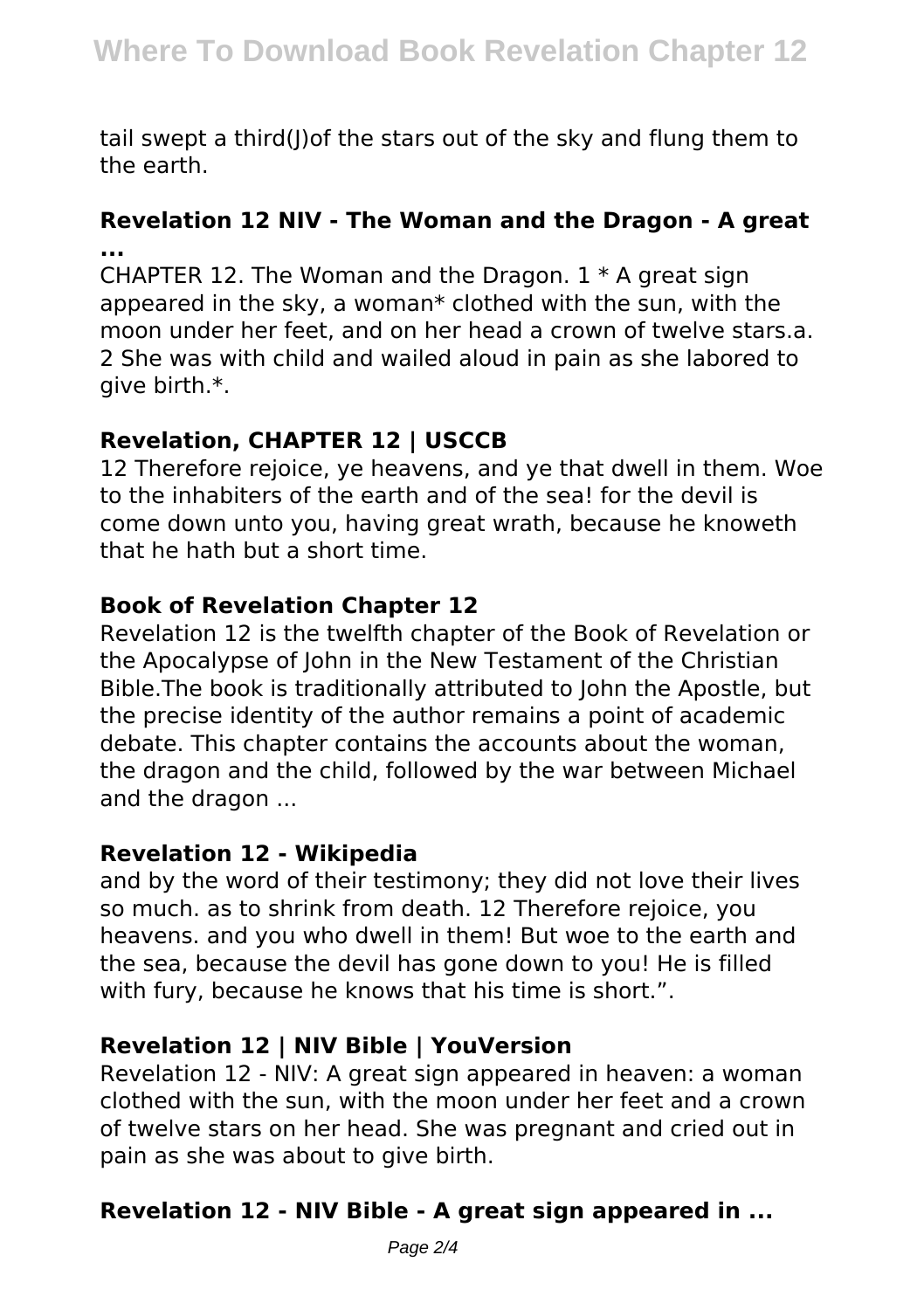The whole of this chapter answers the state of the church from the ninth century to this time. 12:2. And being with child she crieth, travailing in birth - The very pain, without any outward opposition, would constraina woman in travail to cry out.

## **Revelation 12 Commentary - Wesley's Explanatory Notes**

Answer: In Revelation chapter 12, John sees a vision of a woman "clothed with the sun, and the moon under her feet, and on her head a crown of twelve stars" ( Revelation 12:1 ). Note the similarity between this description and the description that Joseph gave of his father Jacob (Israel) and his mother and their children ( Genesis 37:9-11 ).

### **What does Revelation chapter 12 mean? | GotQuestions.org**

Revelation 12 The Woman, the Child, and the Dragon 1 Now a great sign appeared in heaven: a woman clothed with the sun, with the moon under her feet, and on her head a garland of twelve stars. 2 Then being with child, she cried out in labor and in pain to give birth.

## **Revelation 12 | NKJV Bible | YouVersion**

12 So let the heavens rejoice and all who live there; but for you, earth and sea, disaster is coming -- because the devil has gone down to you in a rage, knowing that he has little time left.' 13 As soon as the dragon found himself hurled down to the earth, he sprang in pursuit of the woman, the mother of the male child,

## **Revelation - Chapter 12 - Bible - Catholic Online**

Revelation chapter 12 is a chapter that skips from time period to time period. If you are not reading it with spiritual understanding, it is very easy for you to get lost. Many things happen in this chapter that most people are simply not aware of. It is vital for all of us to gain a quality understanding on these things.

# **Revelation 12 Summary Study | Bible Study Ministry**

Welcome to this series on The Book of Revelation where I'll be breaking down each chapter , verse by verse, to help you understand God's word, and to prepare you for the times that